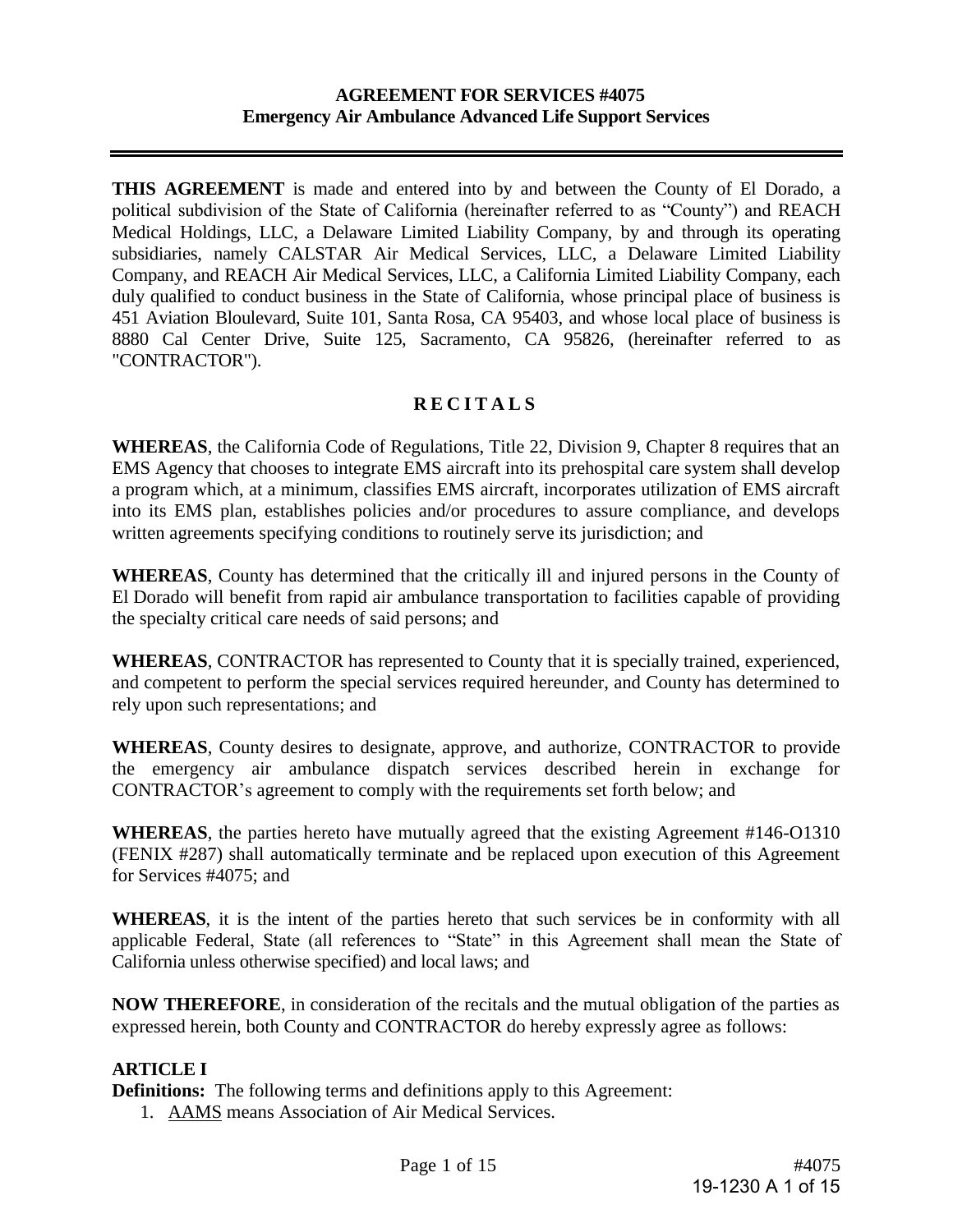- 2. Administrator on Call (AOC) means the individual designated by CONTRACTOR that has program responsibility for making critical decisions after normal duty hours.
- 3. Advanced Life Support (ALS) means special services designed to provide definitive prehospital emergency medical care, including, but not limited to cardiopulmonary resuscitation, cardiac monitoring, cardiac defibrillation, advanced airway management, intravenous therapy, administration of specified drugs and other medicinal preparations, and other specified techniques and procedures administered by authorized personnel under the direct supervision of a base hospital as part of a local EMS system at the scene of an emergency, during transport to an acute care hospital, during interfacility transfer, and while in the emergency department of an acute care hospital until responsibility is assumed by the emergency or other medical staff of that hospital or as otherwise defined by the U.S. Department of Health and Human Services, Federal Health Care Finance Administration, and California Health and Safety Code section 1797.52.
- 4. Advanced Life Support (ALS) Rescue Aircraft means a rescue aircraft whose medical flight crew has at a minimum of one (1) attendant certified or licensed in Advanced Life Support as defined by the California Code of Regulations (CCR) Title 22, Section 100282.
- 5. Air Ambulance means any aircraft specially constructed, modified or equipped, and used for the primary purpose of responding to emergency calls and transporting critically ill or injured patients whose medical flight crew has a minimum of two (2) attendants certified in Advanced Life Support or licensed in Advance Life Support required by CCR, Title 22, Section 100280.
- 6. Air Ambulance Transport Contract means a Contract with the County for an Air Ambulance to respond to requests for air medical transportation of critically ill or injured patients from locations within the County. Mutual Aid Agreements may qualify as Air Ambulance Transport Contracts.
- 7. Authorization means the process required by CCR, Title 22, Division 9, Chapter 8, which the County must follow in order to allow EMS aircraft CONTRACTORS to provide service within the County.
- 8. Auxiliary Rescue Aircraft means a rescue aircraft which does not have a medical flight crew, or whose medical flight crew do not meet the minimum requirements established in CCR, Title 22, Division 9, Chapter 8, Article 1, Section 100283.
- 9. CONTRACTOR Medical Director means a licensed physician who has substantial experience in the practice of emergency medicine, and is designated by CONTRACTOR to provide medical control and to assure medical accountability throughout the planning, implementation and evaluation of the air ambulance service CONTRACTOR.
- 10. CAMTS means Commission on Accreditation of Medical Transport Systems, a national independent commission committed to patient care and the safety of the transport environment.
- 11. County means County of El Dorado, the political subdivision of the State of California. The Chief Administrative Office, through its local County EMS Agency is responsible for the direct oversight of prehospital emergency and non-emergency medical care in the County of El Dorado.
- 12. Designated Dispatch Center, for the purpose of this Agreement, means the Cal Fire Camino Emergency Communications Center, the Cal Fire Grass Valley Emergency Communications Center, or the City of South Lake Tahoe Police Department Dispatch Center designated by the County EMS Agency. Calls from the Designated Dispatch Centers are routed to the CONTRACTOR Communications Dispatch Center for the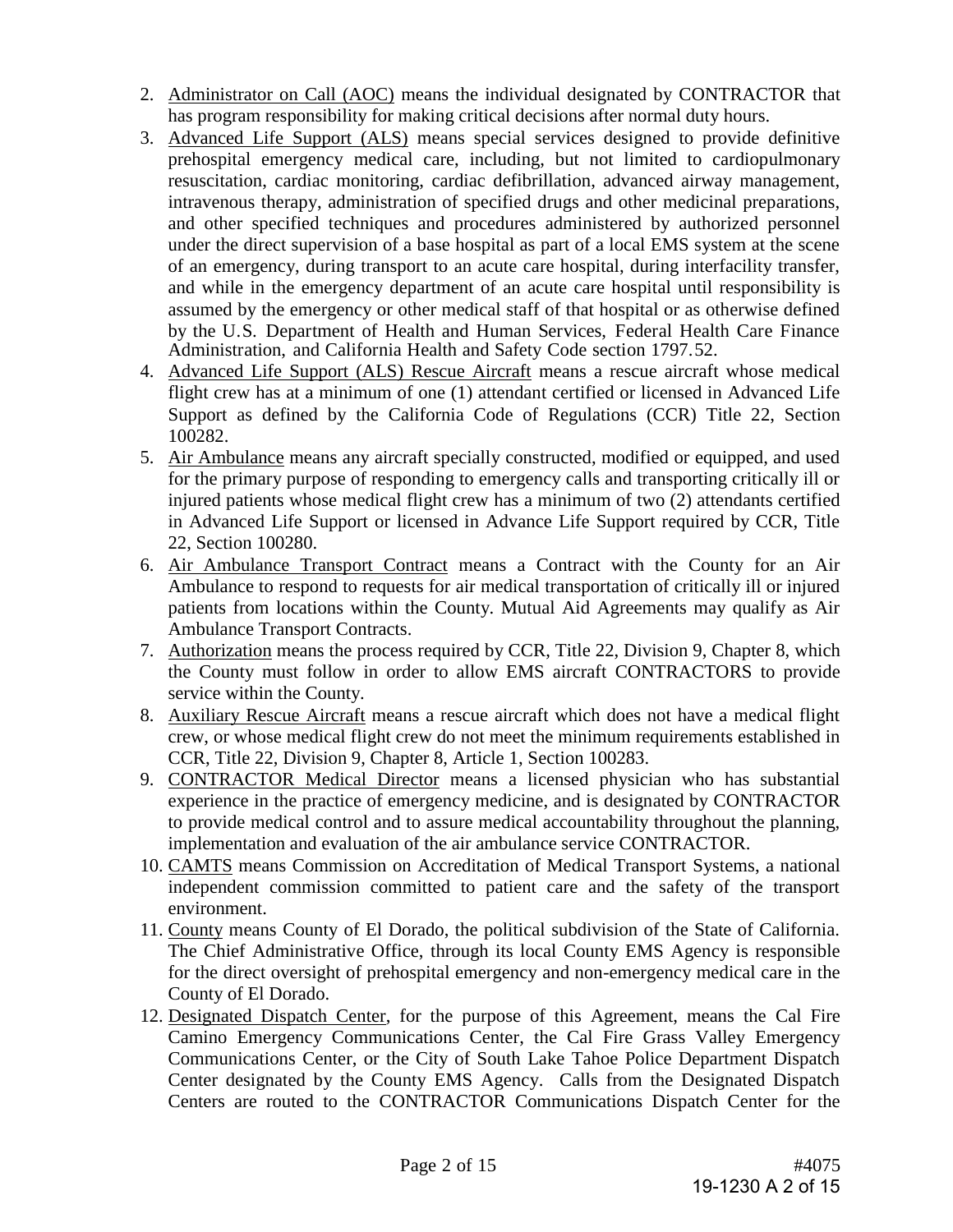purpose of coordinating air ambulance response to the scene of a medical emergency within the jurisdiction of the County EMS agency.

- 13. County of El Dorado EMS Agency Medical Director means a licensed physician and surgeon who has substantial experience in the practice of emergency medicine, and is designated by the County to provide medical control and to assure medical accountability throughout the planning, implementation and evaluation of the EMS system.
- 14. Emergency means a condition or situation in which an individual has a need for immediate medical attention, or where the potential for such need is perceived by emergency medical personnel, a public safety agency, or a prudent layperson.
- 15. Emergency Medical Services (EMS) means the services utilized in responding to a medical emergency.
- 16. EMS Agency means the administrative agency responsible for the direct oversight of prehospital care in the County, acting under the County's Chief Administrative Office, pursuant to Health and Safety Code Section 1797.200.
- 17. "Authorizing EMS Agency" means local EMS agency that approves utilization of specific EMS Aircraft within its jurisdiction.
- 18. "Classifying EMS Agency" means the local EMS agency that categorizes the EMS aircraft into the groups identified in CCR, Title 22, Section  $100300(c)(3)$ . This shall be the local EMS agency in the jurisdiction of origin that categorizes the emergency medical services aircraft, except for aircraft operated by the California Highway Patrol, the California Department of Forestry, or the California National Guard, which shall be classified by the EMS Authority.
- 19. EMS Authority means the State Emergency Medical Services Authority, established by Health and Safety Code, Division 2.5 that establishes guidelines for local EMS agencies.
- 20. EMS Aircraft means any aircraft utilized for the purpose of prehospital emergency patient response and transport. EMS aircraft includes Air Ambulances and all categories of Rescue Aircraft per CCR, Title 22, Section 100279.
- 21. Electronic Prehospital Care Report (ePCR) means an electronic form approved by the County of El Dorado EMS Agency for the purpose of documenting all patient care provided in the County of El Dorado. The ePCR shall also include all required billing information.
- 22. FAR means Federal Aviation Regulations as published within Title 14 of the Code of Federal Regulations (14 CFR).
- 23. Flight Nurse means an individual who is a registered nurse extensively trained in critical care and emergency medicine, and trained in all elements of prehospital Advanced Life Support; whose scope of practice provides comprehensive and effective medical care to patients, including assessment, planning implementation and evaluation of the critically ill and injured; and functions as a member of the flight team.
- 24. Flight paramedic means a highly trained paramedic that provides care to sick and injured patients in an aeromedical environment on either fixed or rotor wing aircraft. Typically a flight paramedic will work with a registered nurse, physician, Respiratory Therapist, or another paramedic. Flight paramedics must have an advanced level of medical knowledge along with clinical experience in a high acuity environment. Flight paramedics usually hold advanced certifications like the FP-C or the CCP-C.
- 25. Jurisdiction of Origin means the local EMS jurisdiction within which the authorized air ambulance is operationally based.
- 26. Medical Flight Crew means the individuals, excluding the pilot, specifically assigned to care for the patient(s) during aircraft transport as defined by CCR, Title 22, Section 100278.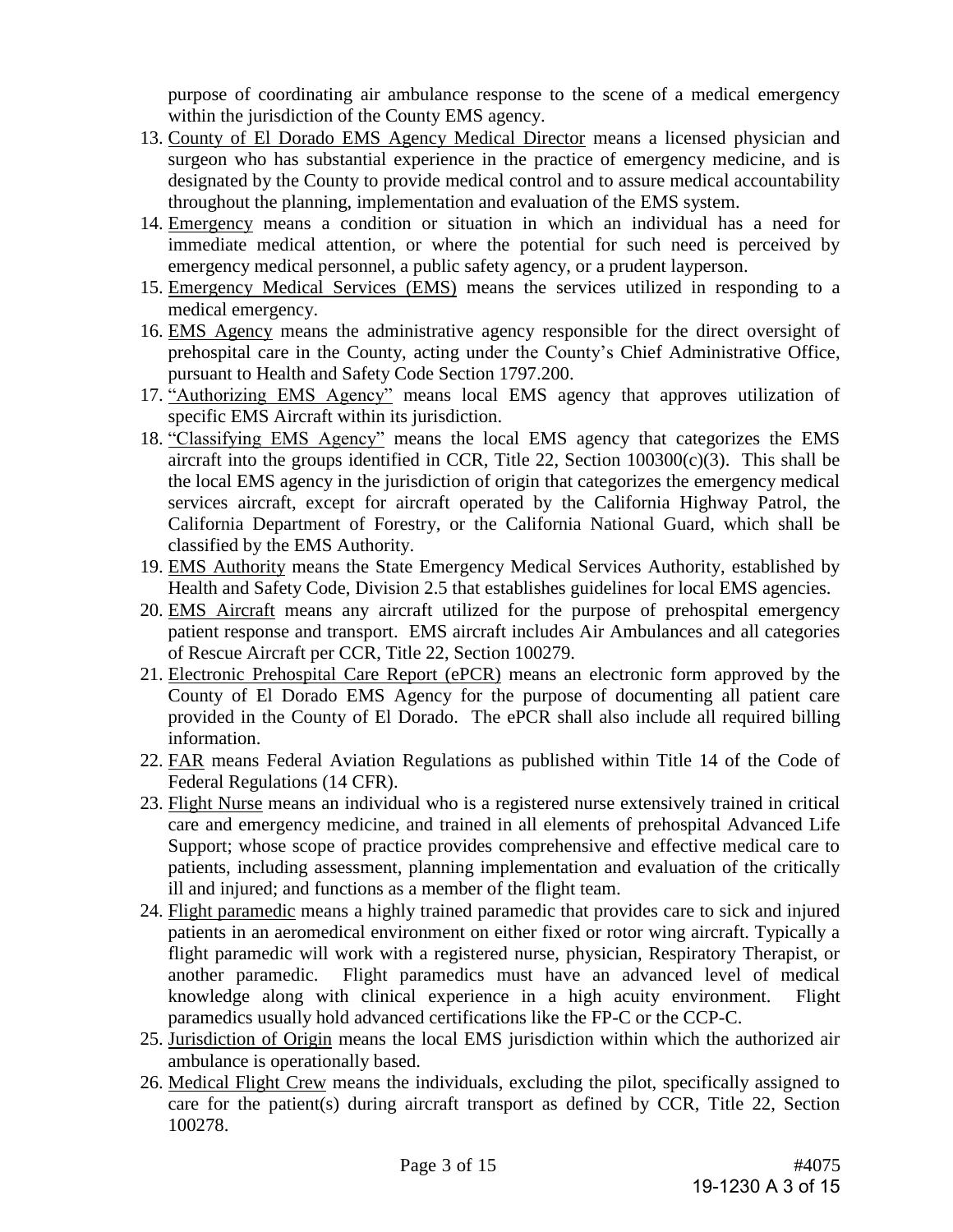- 27. Ordinance means the Emergency Medical Service and Medical Transportation Ordinance adopted by the County of El Dorado Board of Supervisors that sets the standards and/or definitions for emergency medical services and medical transport; personnel and training requirements; equipment and supply requirements; response times; communication requirements; and medical transportation service requirements. It empowers the County EMS Agency through the County Chief Administrative Office, to issue permits to litter van and wheelchair van transport services, and enter into contracts with ground and air ambulance entities; monitor performance; enforce standards, if necessary; and act in an impartial manner as an arbitrator in matters of citizen complaints.
- 28. Physician means an individual licensed by the State as a doctor of medicine or doctor of osteopathy.
- 29. Pilot means one or more aircrew member(s) responsible for the control and operation of the aircraft. Each shall possess, at a minimum, a commercial airman's certificate or airline transport pilot certificate with ratings and type ratings appropriate for the operation of the aircraft employed and mission flown as required by part 61 of FAR's and shall comply with the requirements of Part 135 applicable to the certificate under which the operations are conducted. If more than one pilot is used, it shall be clearly designated which is the pilot in command.
- 30. Prehospital Care Report (PCR), for the purpose of this Agreement, means a form approved by the County EMS Agency for the purpose of documenting all patient care provided in the County.
- 31. Registered Nurse means an individual licensed by the State of California Board of Registered Nursing, and under certain circumstances, may include a nurse who is licensed by the Nevada State Board of Nursing and provides Medical Transportation Services across the California-Nevada border.
- 32. "Paramedic" or "EMT-P" or "Mobile Intensive Care Paramedic" means an individual who is educated and trained in all elements of prehospital advanced life support (ALS): whose scope of practice to provide ALS is in accordance with the standards prescribed by this Chapter, and who has a valid license issued pursuant to this Chapter.
- 33. Rescue Aircraft means an aircraft whose usual function is not prehospital emergency patient transport, but that may be utilized, in compliance with local EMS policy, for prehospital emergency patient transport when use of an Air Ambulance or Ambulance is inappropriate or unavailable. Rescue aircraft includes ALS Rescue Aircraft, Basic Life Support Rescue Aircraft, and Auxiliary Rescue Aircraft under CCR, Title 22, Section 100281.

# **ARTICLE II**

# **Scope of Service:**

- 1. County classifies and categorizes CONTRACTOR's aircraft that is operationally based within the County as Air Ambulance, and authorizes CONTRACTOR to provide Emergency Medical Advanced Life Support Services within the County. Reclassification shall occur if there is a transfer of ownership or a change in the aircraft's category. CONTRACTOR's EMS Aircraft that is operationally based outside of the County shall be classified and authorized by the EMS Agency located in the jurisdiction where the air ambulance is operationally based. CONTRACTOR must submit to County a copy of said classification and authorization.
- 2. CONTRACTOR shall adhere to all federal, State and local statutes, ordinances, policies and procedures related to EMS aircraft operations, and any and all other applicable statute, ordinance, and resolution regulating prehospital Advanced Life Support services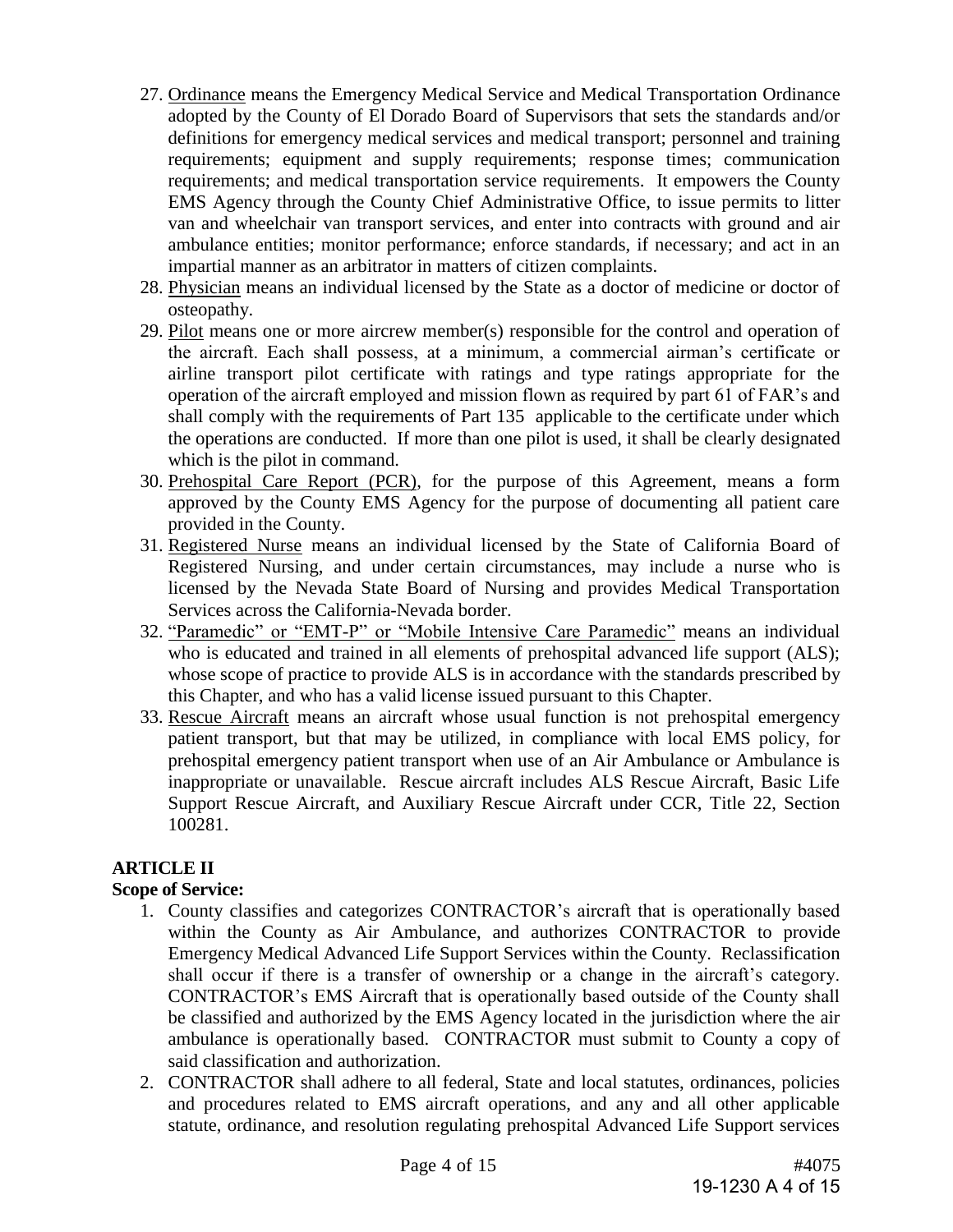relating to EMS aircraft operations, including qualifications of flight crews and aircraft maintenance. In the event of any conflicting statute, ordinance, or regulation, the statute, ordinance, or regulation setting forth the more stringent requirement shall be met.

- 3. CONTRACTOR shall adhere to all applicable AAMS Safety Standards for the operation of rotorcraft air medical services.
- 4. CONTRACTOR shall adhere to all applicable FARs pertaining to and including flight operations, pilot flight and time duty, flight crews, and maintenance inspections.
- 5. CONTRACTOR shall make all commercially reasonable efforts to respond to requests for service from the designated Dispatch Center on a seven (7) day per week, twenty-four (24) hour per day basis, as provided in the California Code of Regulations, Title 22, Division 9, Chapter 4, Article 7, Section  $100167(b)(1)$ . County recognizes that CONTRACTOR's ability to respond to requests for service may, from time to time, be negatively affected by weather conditions, mechanical failure, crew availability, command pilot discretion, unavailability due to request from another jurisdiction, and other safety considerations. If CONTRACTOR is unable to respond to a request for service, CONTRACTOR shall immediately notify the designated Dispatch Center, which then has the option of requesting a response from another contractor.
- 6. CONTRACTOR's Communications Dispatch Center receives requests for air ambulance service from the County Designated Dispatch Centers for the purpose of coordinating air ambulance aircraft.
- 7. CONTRACTOR shall ensure that an air ambulance is immediately launched for all emergency requests for service to which CONTRACTOR has agreed to respond and shall complete that response, unless diverted by the designated Dispatch Center. Should CONTRACTOR be unable to immediately launch an air ambulance at time of request, CONTRACTOR shall notify the appropriate dispatch center of said inability at the time of request for service.
- 8. CONTRACTOR shall not cause or allow its air ambulances to respond to a location without receiving approval to respond from the designated Dispatch Center for such service at that location. CONTRACTOR medical flight crew shall notify the designated Dispatch Center to be assigned to an incident if circumstances are warranted.
- 9. CONTRACTOR shall adhere to the air ambulance response requirements established in the County EMS Agency "EMS Aircraft" policy at all times when providing service in El Dorado County.
- 10. When CONTRACTOR's notification to the requesting dispatch agency to accept or reject a mission exceeds the response time requirements established in the County EMS Agency "EMS Aircraft" policy, County reserves the right to request justification for delayed notification time(s). CONTRACTOR must provide justification within five (5) business days from receipt of County's request.
- 11. CONTRACTOR shall transport each patient in need of or requiring transport to the nearest hospital capable of providing the emergency medical services required for the patient's condition. CONTRACTOR may, from time to time, in accordance with a Ground Transport Agreement (GTA) between the local ambulance contractor and CONTRACTOR, provide patient care using County approved ground ambulance transport, when available. These circumstances include but are not limited to; weather, mechanical issues, patient size and/or weight limitations and continuity of care.
- 12. CONTRACTOR shall respond and participate, or not participate, at the discretion of the on-scene incident commander operating under Incident Command System (ICS). CONTRACTOR recognizes that, in some cases, the unneeded response of air ambulances to disaster and multi-casualty incidents can require on-scene personnel to divert their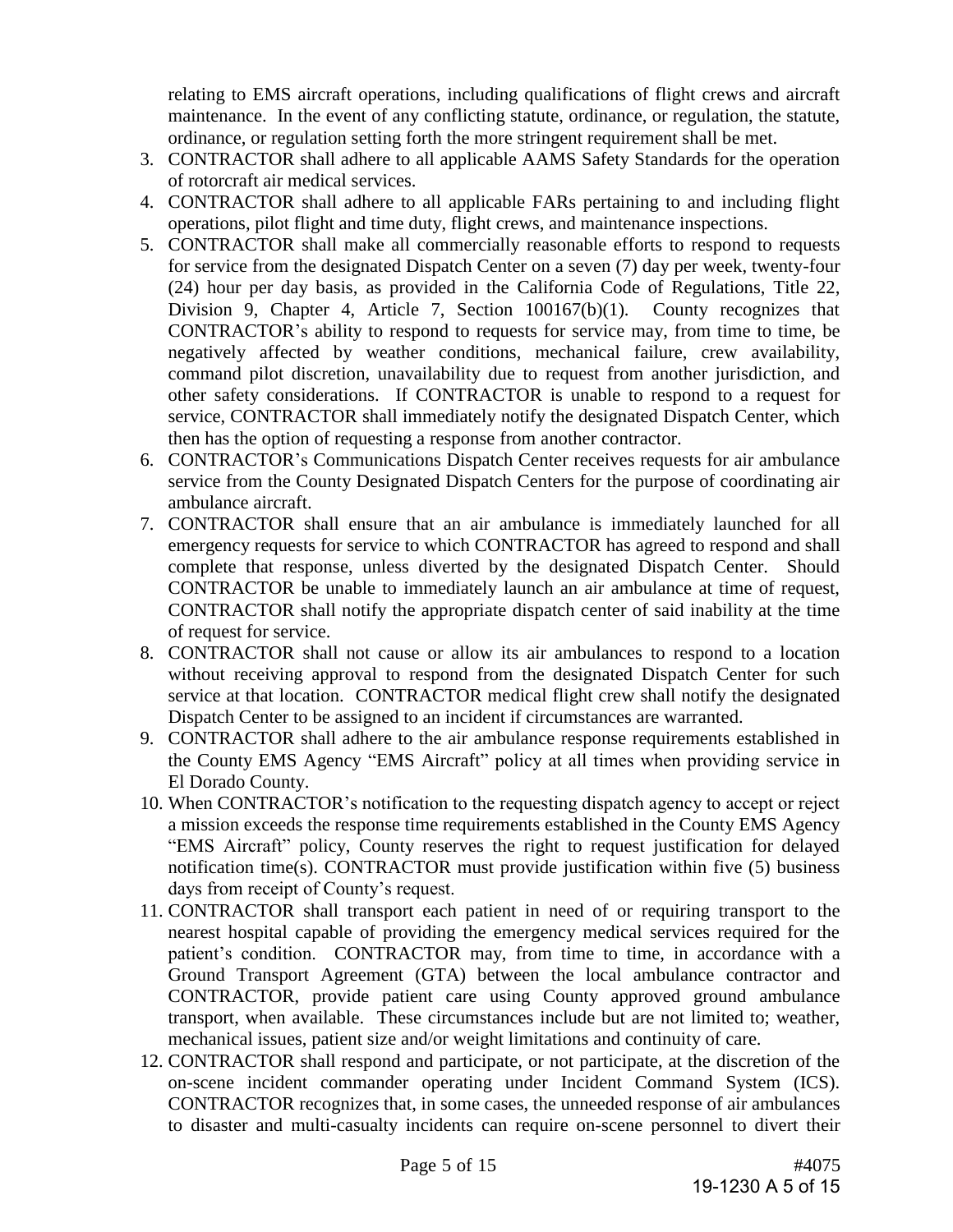attention from necessary life safety duties to accommodate the establishment of a landing zone and the maintenance of scene security for the aircraft and flight crew. The on-scene incident commander will make the determination regarding the need for air ambulance response and the availability of adequate resources, including a suitable landing zone that does not compromise the safety of patients, bystanders and responders on the ground. Nothing in this provision shall be construed as limiting the authority of the pilot in command to decide not to utilize any assigned landing zone or to take any actions necessary to provide for the safety of the aircraft and its participants in the event of any emergency situation.

- 13. CONTRACTOR shall designate an on-duty or on-call management or supervisory staff Administrator on Call (AOC), to be available at all times, who is authorized to act on behalf of CONTRACTOR in all operational matters. The designated Dispatch Center shall at all times be advised and have available the contact information for the designated AOC staff.
- 14. CONTRACTOR shall ensure that all air ambulances are appropriately staffed and equipped to the Advanced Life Support level pursuant to the requirements established in the CCR, Title 22, Division 9, Chapter 8, and articulated in this Agreement. Clinical performance must be consistent with CAMTS standards for Air Medical Transports and approved County medical standards and protocols.
- 15. County recognizes that CONTRACTOR uses Registered Nurses (RNs) as flight nurses. CONTRACTOR flight nurses provide care in accordance with the California Nurse Practice Act of 1974. County recognizes nurses cleared for flight duties by CONTRACTOR as authorized RNs to conduct activities as described under this Agreement.
- 16. County recognizes that CONTRACTOR provides air ambulance service utilizing a medical flight crew of flight nurses and flight paramedics and that base hospital contact is not usually necessary. The designated Base Hospital for ground ambulance for CSA No. 3 South Shore Area is Barton Memorial Hospital. The designated Base Hospital for ground ambulance for CSA No. 3 Tahoe West Shore Area is Tahoe Forest Hospital. The designated Base Hospital for ground ambulance for CSA No. 7 West Slope Area is Marshall Hospital.
- 17. CONTRACTOR shall ensure that all flight nurses are licensed by the State of California. Flight nurses whose license has lapsed shall not be allowed to provide prehospital care within the County until they have met all requirements to bring their license current. CONTRACTOR shall ensure compliance with all regulations from the Health and Safety Code, Division 2.5; California Code of Regulations, Title 22, Division 9; and the California Nurse Practice Act of 1974. CONTRACTOR shall ensure that the portions of the County EMS Agency Prehospital Care Policy and Procedure Manual that apply to air ambulance service are followed.
- 18. CONTRACTOR shall ensure that the medical flight crew meets the standards contained within the CAMTS certification requirements and as required by CCR, Title 22, Division 9, Chapter 8, Section 100276.
- 19. CONTRACTOR shall maintain a minimum staffing level of not less than two (2) flight nurses or one (1) flight nurse and one (1) flight paramedic, excluding the pilot.
- 20. CONTRACTOR shall ensure that all medical flight crew participate in continuing education requirements as required by their licensure or certification and aeromedical transportation.
- 21. CONTRACTOR shall ensure that the medical flight crew is familiar with local geography throughout the County.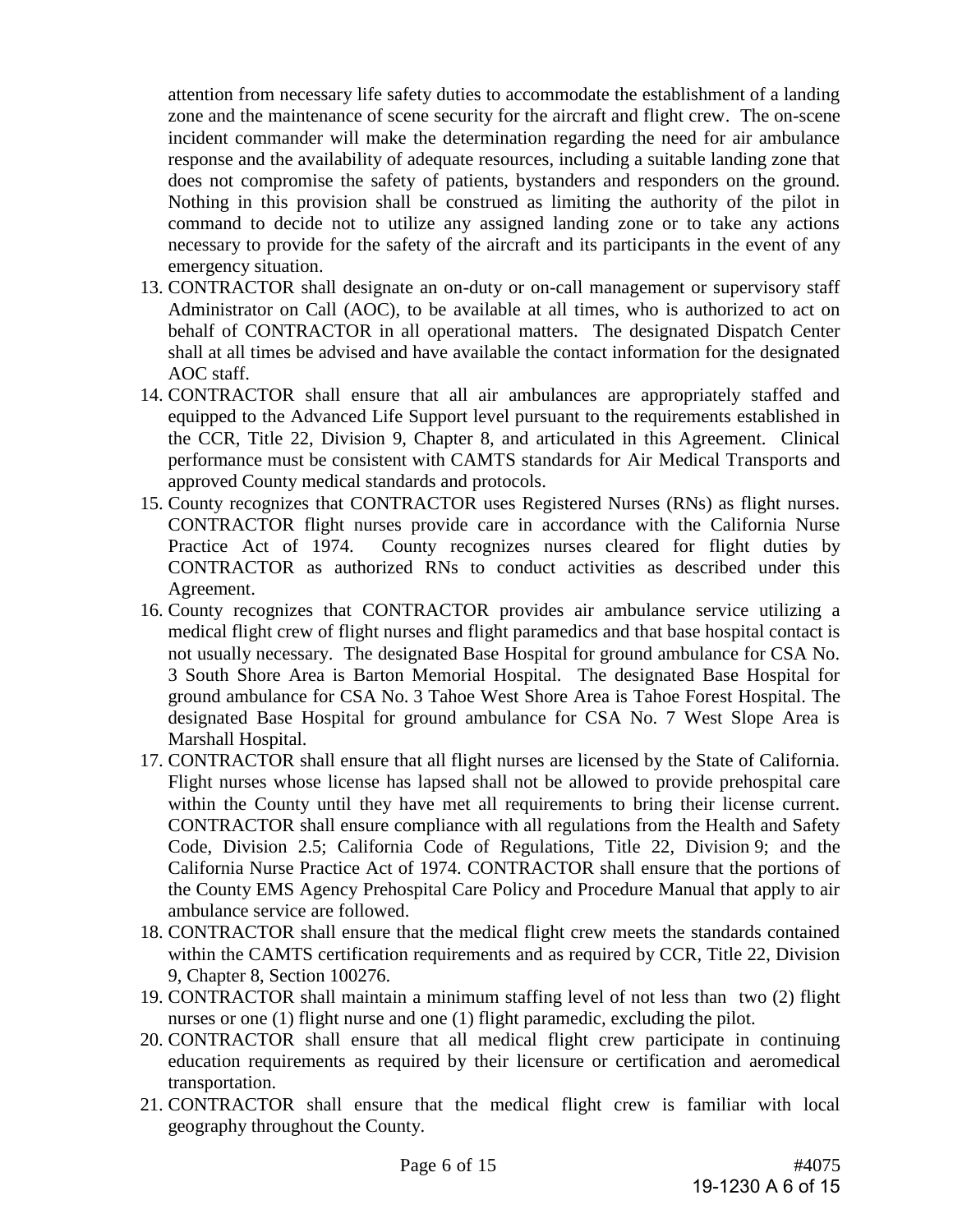- 22. CONTRACTOR's Medical Director shall provide direct medical control under the authority of the County EMS Agency Medical Director for air ambulance service within the County. In this capacity, the CONTRACTOR's Medical Director is responsible for establishment of CONTRACTOR protocols and standardized procedures, quality assurance, and enforcement procedures.
- 23. County approves the use of the air ambulance medical standards established by the CONTRACTOR Medical Director for the services required in this Agreement. The County EMS Agency Medical Director reviews the policies, procedures and protocols developed by CONTRACTOR for air ambulance service for use in the County. CONTRACTOR shall provide to the County a copy of the policies, procedures and field treatment protocols including all updates and revisions as approved by the CONTRACTOR's Medical Director. County will treat CONTRACTOR's policies and procedures in accordance with the California Public Records Act, California Government Code Section 6250, et seq.
- 24. CONTRACTOR shall comply with any applicable standards for air ambulance medical equipment (required for the level of service being provided) as established by the County EMS Agency Policy and Procedure Manual promulgated by the County EMS Agency EMS Agency and CCR, Title 22, Division 9, Chapter 8, Article 5, Section 100306. The County EMS Agency shall provide to CONTRACTOR a copy of the County EMS Agency Policy and Procedure Manual including any updates on an ongoing basis. CONTRACTOR shall be charged with knowledge of this Manual. This Manual shall be updated from time to time as determined necessary by the El Dorado County EMS Agency.
- 25. CONTRACTOR shall possess and agree to maintain adequate drug and solution inventory, drugs, and supplies in compliance with the scope of practice established by the CONTRACTOR Medical Director and reviewed by the County EMS Agency Medical Director.
- 26. CONTRACTOR shall maintain all necessary radio communications equipment so as to provide for communications capability with the County designated dispatch centers, designated Base Hospital facilities, Basic Life Support/ALS first responder agencies, ALS ambulance transport contractors and appropriate receiving facilities. (No private ambulance system telephone access number shall exist for emergency dispatch.)
- 27. CONTRACTOR shall allow site inspections at any time by County of El Dorado EMS Agency staff for purposes of Agreement compliance and medical quality assurance.
- 28. CONTRACTOR personnel shall utilize the CONTRACTOR's ePCR for all emergency responses including non-transports and integrate with County's ePCR system. CONTRACTOR shall ensure all ePCR's are entered into the California Emergency Medical Services Information System (CEMSIS). In the event that hardware, software, communications, licensing, or other technical problems temporarily prohibit the real-time capture of ePCR data and information, CONTRACTOR shall have an available backup system to manually collect all required information. Upon manual collection of this information, it shall be CONTRACTOR's responsibility to enter it into appropriate electronic databases to assure compliance with the reporting requirements and timelines of this Agreement.
- 29. CONTRACTOR shall, upon request of the County of El Dorado EMS Agency, obtain copies of calls that originated in the County from the Designated Dispatch Center and provide them to the EMS Agency within five (5) working days from receipt of a written or emailed request to CONTRACTOR.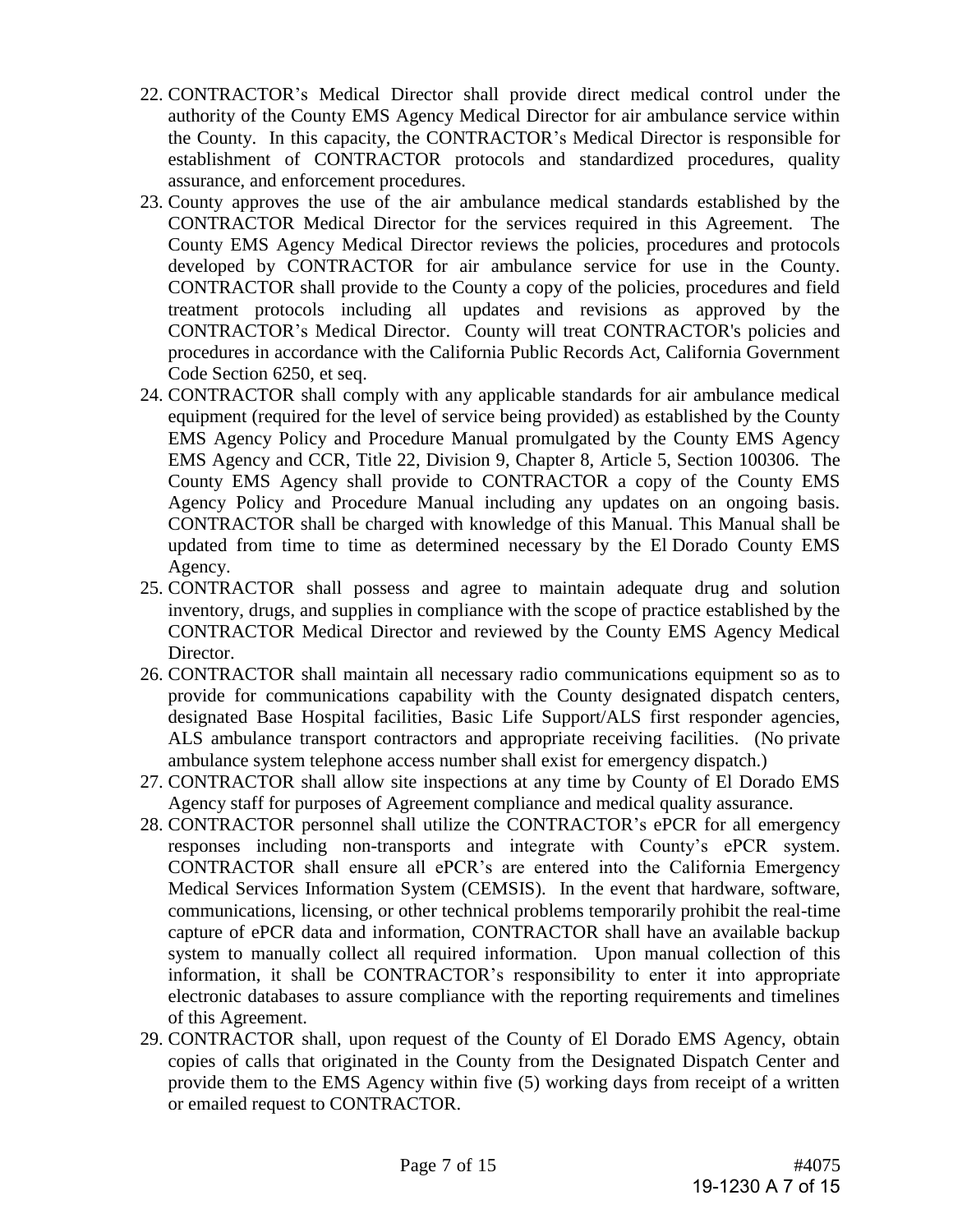- 30. CONTRACTOR shall document any and all incidents of unusual activities or occurrences that impacted or had an effect on the normal delivery of services provided under this Agreement. Events that the medical flight crew feels should be documented, but are not appropriate to include on the ePCR, should be included on an Incident Report. Such activities may include, but are not limited to: acts of violence, combative patients, patient care concerns, inter-agency conflicts, medical equipment failures, obstacles to responses including chronic adverse weather conditions, and radio, dispatch, or communication failures. Any other unusual activities that have the potential of affecting patient care shall be documented as well.
- 31**.** CONTRACTOR shall cooperate fully in supplying all requested documentation to both the County Base Hospitals and the County EMS Agency.
- 32. CONTRACTOR shall cooperate with County in any investigations or possible violations of this Agreement and shall make all dispatch logs and similar dispatch records including tape recordings available for inspection and copying at reasonable times at CONTRACTOR's regular place of business. All tape recordings shall remain available for a minimum of sixty (60) days from the date the recording was made.
- 33. CONTRACTOR shall allow County to inspect on a pre-announced or unannounced basis all aircraft used by the CONTRACTOR within the County
- 34. CONTRACTOR shall maintain confidentiality of medical records including, but not limited to EMS prehospital care reports, and confidential quality assurance reports for patients for whom services are rendered by CONTRACTOR pursuant to this Agreement. CONTRACTOR shall be subject to all laws and regulations regarding confidentiality of patient and quality assurance records; CONTRACTOR shall disclose such information as necessary to County and to CONTRACTOR's and/or County's designated quality assurance review committees, or to governmental authorities as required by law. CONTRACTOR agrees to inform all of its personnel of the need to obey the provisions of State law regarding confidentiality of medical records and quality assurance records and that "any person knowingly and intentionally violating the provisions of said State law is guilty of a misdemeanor."
- 35. CONTRACTOR shall establish a Continuous Quality Improvement (CQI) Program that will monitor and evaluate the Prehospital Advanced Life Support services required in the Agreement. The program shall be in accordance with Title 22, Division 9, Chapter 12, Article 2, Section 100402 and reviewed and approved by the County EMS Agency.
- 36. CONTRACTOR shall, to the extent practical, participate in the County EMS system CQI Program, and send a representative to organized patient care reviews in which CONTRACTOR's services were utilized in cases being audited.
- 37. CONTRACTOR shall cooperate with County in establishing disaster and multicasualty incident plans, policies and procedures; and assist in planning and participate in interagency disaster/multicasualty incident training exercises annually.
- 38. CONTRACTOR shall have its disaster response and personnel call-back plan on file with the County EMS Agency.
- 39. County shall have access to de-identified information where authorized and pertinent to evaluation and analysis by the EMS Agency Medical Director. CONTRACTOR will maintain medical control activities in accordance with CONTRACTOR's medical policies and procedures as reviewed by EMS Agency Medical Director. County may deny, suspend or revoke the authorization of CONTRACTOR to provide services in the County for failure to comply with applicable policies, procedures and regulations promulgated by the State of California or by County.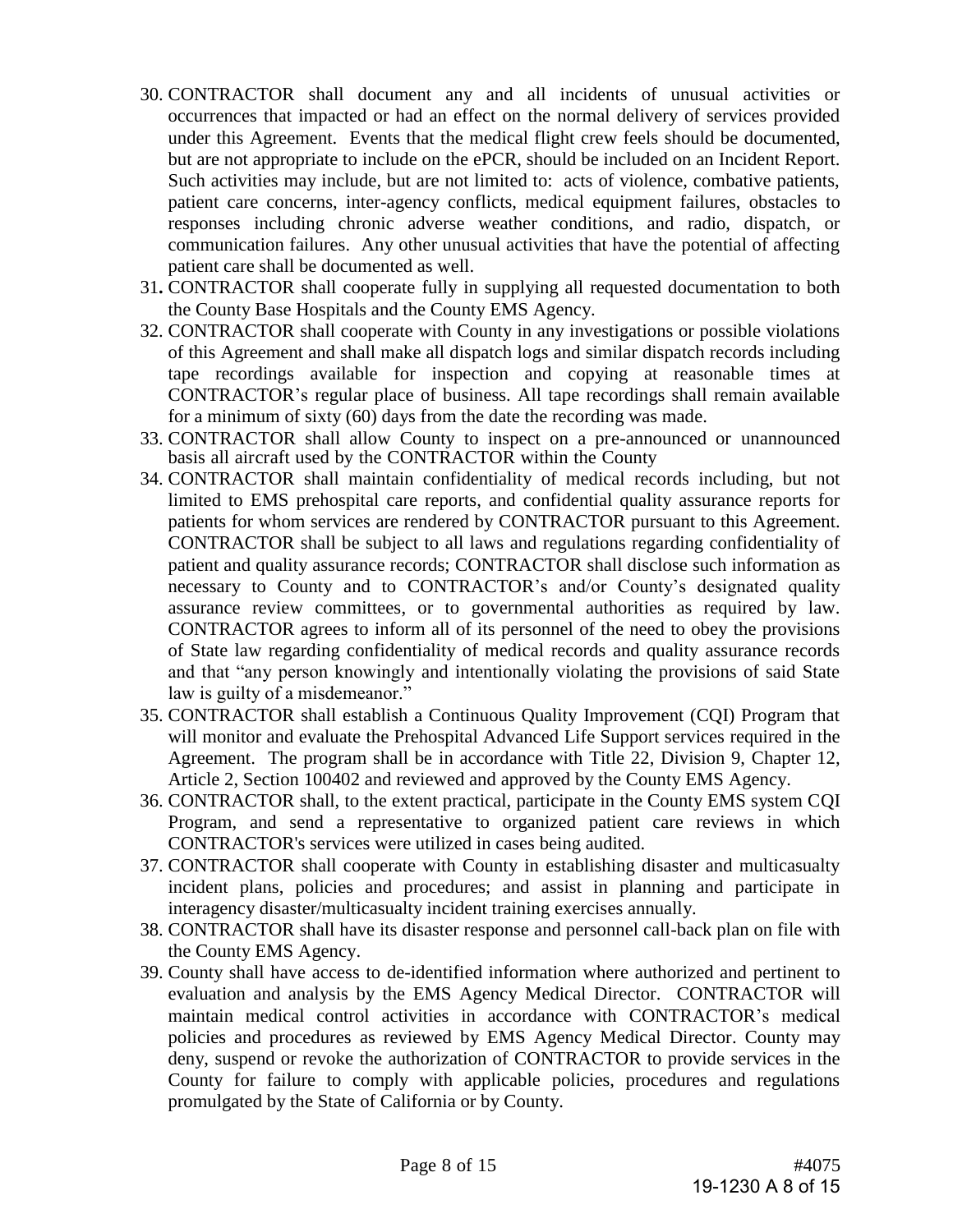# **ARTICLE III**

**County Operational Policies:** CONTRACTOR shall be responsible to comply with all operational policies and standards for CONTRACTOR; the standards currently articulated in this Agreement and any subsequent amendments or modifications; the Health and Safety Code, Division 2.5; California Code of Regulations, Title 22, Division 9; Commission on Accreditation of Medical Transport Systems (CAMTS); Association of Air Medical Services (AAMS); the California Emergency Medical Services Authority; County Emergency Medical Service and Medical Transportation Ordinance and the County EMS Agency.

## **ARTICLE IV**

**Proof of Accreditation:** CONTRACTOR shall provide to the Contract Administrator, proof of accreditation and licensing required by CAMTS, FAA, and the State on an initial and renewal basis.

## **ARTICLE V**

**Designated Authorized Operating Area:** County Service Area No. 3, South Shore Area; County Service Area No. 3 Tahoe West Shore Area; and County Service Area No. 7 West Slope Area are non-exclusive operating areas for air ambulance service under the County's EMS Plan. County reserves its rights to take any and all appropriate action and to exercise its discretion with regard to any other public or private emergency and non-emergency medical transporters. County reserves the right to utilize public or private EMS aircraft services as defined in Title 22, Chapter 8, Article 1, Section 100279, if such utilization is in the best interest of the public.

## **ARTICLE VI**

**Venue:** Any dispute resolution action arising out of this Agreement, including, but not limited to, litigation, mediation, or arbitration, shall be brought in the County of El Dorado, California, and shall be resolved in accordance with the laws of the State of California.

# **ARTICLE VII**

**Term:** This Agreement shall become effective upon final execution by both parties hereto and shall expire five (5) years from the date thereafter, unless terminated by either party by ninety (90) days written notice to the other party or terminated pursuant to the provisions herein under **ARTICLE XXI, "Default, Termination and Cancellation."**

#### **ARTICLE VIII**

**Changes to Agreement:** This Agreement may be amended by mutual consent of the parties hereto. Said amendments shall become effective only when in writing and approved by the duly authorized boards and fully executed by duly authorized officers of the parties hereto.

#### **ARTICLE IX**

**Product Endorsement/Advertising:** CONTRACTOR shall not use the name or equipment of County for the endorsement of any commercial product or service without the expressed written permission of County.

#### **ARTICLE X**

**Independent Contractor Liability:** CONTRACTOR is, and shall be at all times, deemed independent and shall be wholly responsible for the manner in which it performs services required by terms of this Agreement. CONTRACTOR exclusively assumes responsibility for acts of its employees, associates, and subcontractors, if any are authorized herein.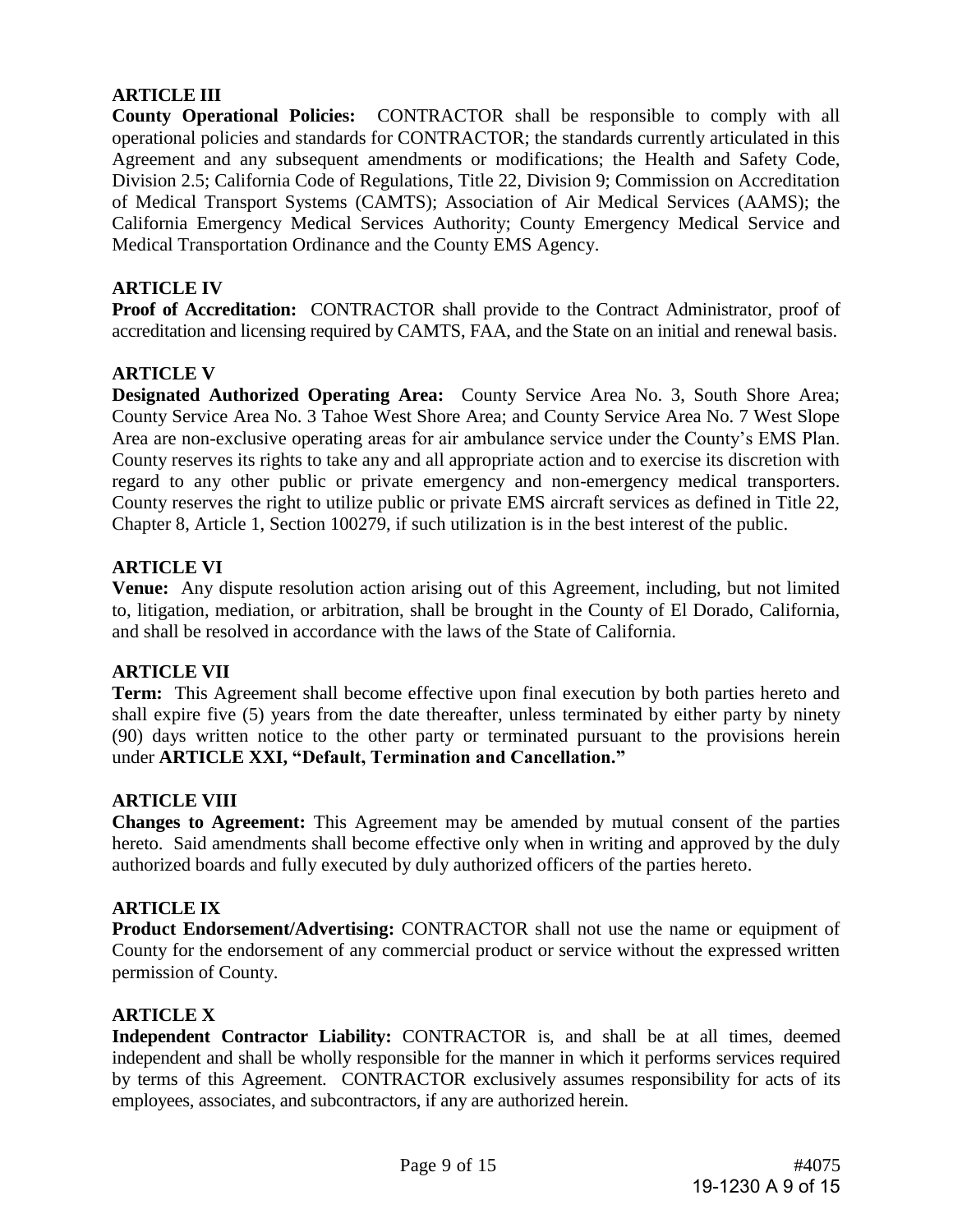# **ARTICLE XI**

## **Nondiscrimination in Services, Benefits, and Facilities:**

- 1. CONTRACTOR certifies under the laws of the State of California that CONTRACTOR shall not unlawfully discriminate in the provision of services because of race, color, creed, national origin, sex, age, or physical or mental disability as provided by State and federal law and in accordance with Title VI of the Civil Rights Act of 1964 [42 USC 2000(d)]; Age Discrimination Act of 1975 (42 USC 6101); Rehabilitation Act of 1973 (29 USC 794); Education Amendments of 1972 (20 USC 1681); Americans with Disabilities Act of 1990 (42 USC 12132); Title 45, Code of Federal Regulations, Part 84; provisions of the Fair Employment and Housing Act (Government Code Section 129000 et seq.); and regulations promulgated thereunder (Title 2, CCR, Section 7285.0 et seq.); Title 2, Division 2, Article 9.5 of the California Government Code, commencing with Section 11135; and Title 9, Division 4, Chapter 6 of the California Code of Regulations, commencing with Section 10800.
- 2. For the purpose of this Agreement, discriminations on the basis of race, color, creed, national origin, sex, age, or physical or mental disability include, but are not limited to, the following: denying a participant any service or providing a benefit to a participant which is different, or is provided in a different manner or at a different time from that provided to other participants under this Agreement; subjecting a participant to segregation or separate treatment in any matter related to the receipt of any service; restricting a participant in any way in the enjoyment of any advantage or privilege enjoyed by others receiving any service or benefit; and/or treating a participant differently from others in determining whether the participant satisfied any admission, enrollment, eligibility, membership or other requirement or condition which individuals must meet in order to be provided any service or benefit.

### **ARTICLE XII**

**Notice to Parties:** All notices to be given by the parties hereto shall be in writing and served by depositing same in the United States Post Office, postage prepaid and return receipt requested. Notices to County shall be addressed as follows:

COUNTY OF EL DORADO

Chief Administrative Office Emergency Medical Services Agency 2900 Fairlane Court Placerville, CA 95667 ATTN: EMS Administrator

With a copy to:

COUNTY OF EL DORADO Chief Administrative Office Procurement and Contracts Division 2850 Fairlane Ct., Bldg. C,  $2<sup>nd</sup>$  Fl Placerville, CA 95667 ATTN: Purchasing Agent

Or to such other location as the County directs.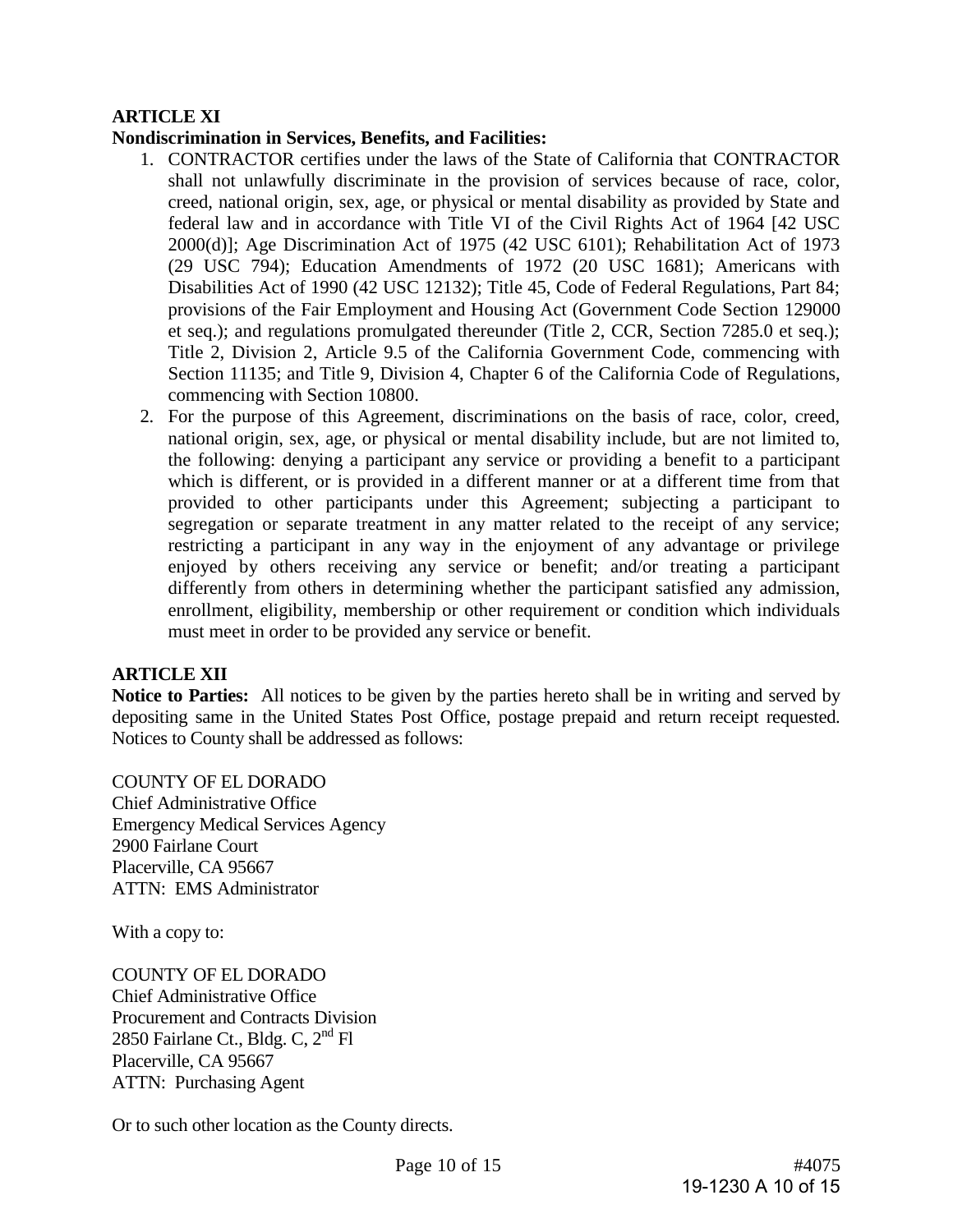Notices to CONTRACTOR shall be addressed as follows:

REACH Medical Holdings, LLC 8880 Cal Center Drive, Suite 125 Sacramento, CA 95826 ATTN: Christopher Shrader, Sr. Director of Service Delivery

With a copy to:

REACH Medical Holdings, LLC 1001 Boardwalk Springs Place, Suite 250 O'Fallon, MO 63368 Attn: General Counsel

Or to such other location as CONTRACTOR directs.

# **ARTICLE XIII**

**No Third Party Liability:** Neither the local EMS Agency nor the County shall be liable for any costs or expenses incurred by CONTRACTOR as a result of this Agreement. CONTRACTOR shall bear all costs associated with its provision of services under this Agreement. Each party to this Agreement shall be responsible for its own acts and omissions and those of its officers, employees, and agents. Neither party to this Agreement shall be responsible for the acts or omissions of entities or individuals not a party to this Agreement. Neither party to this Agreement agrees to release, hold harmless, or indemnify the other party from any liability that may arise from or relate to this Agreement.

#### **ARTICLE XIV**

**Insurance:** CONTRACTOR shall provide proof of a policy of insurance satisfactory to the County of El Dorado Risk Management Division and documentation evidencing that CONTRACTOR maintains insurance for CONTRACTOR that meets the following requirements set forth hereinafter:

- 1. Full Worker's Compensation and Employers' Liability Insurance covering all employees of the CONTRACTOR as required by law in the State of California.
- 2. Commercial General Liability Aircraft Insurance of not less than \$5,000,000 combined single limit per occurrence for bodily injury and property damage.
- 3. Air Ambulance, Hull and Liability Insurance of not less than \$5,000,000 is required on owned, hired, leased and non-owned aircraft used in connection with the CONTRACTOR air ambulance operations.
- 4. Professional liability (for example, malpractice insurance) is required with a limit of liability of not less than \$1,000,000 per occurrence, \$3,000,000 aggregate.
- 5. CONTRACTOR shall furnish a certificate of insurance satisfactory to the County of El Dorado Risk Management Division as evidence that the insurance required above is being maintained.
- 6. The insurance shall be issued by an insurance company acceptable to the County Risk Management Division, or be provided through partial or total self-insurance likewise acceptable to the County Risk Management Division.
- 7. CONTRACTOR agrees that the insurance required above shall be in effect at all times during the term of this Agreement. In the event said insurance coverage expires at any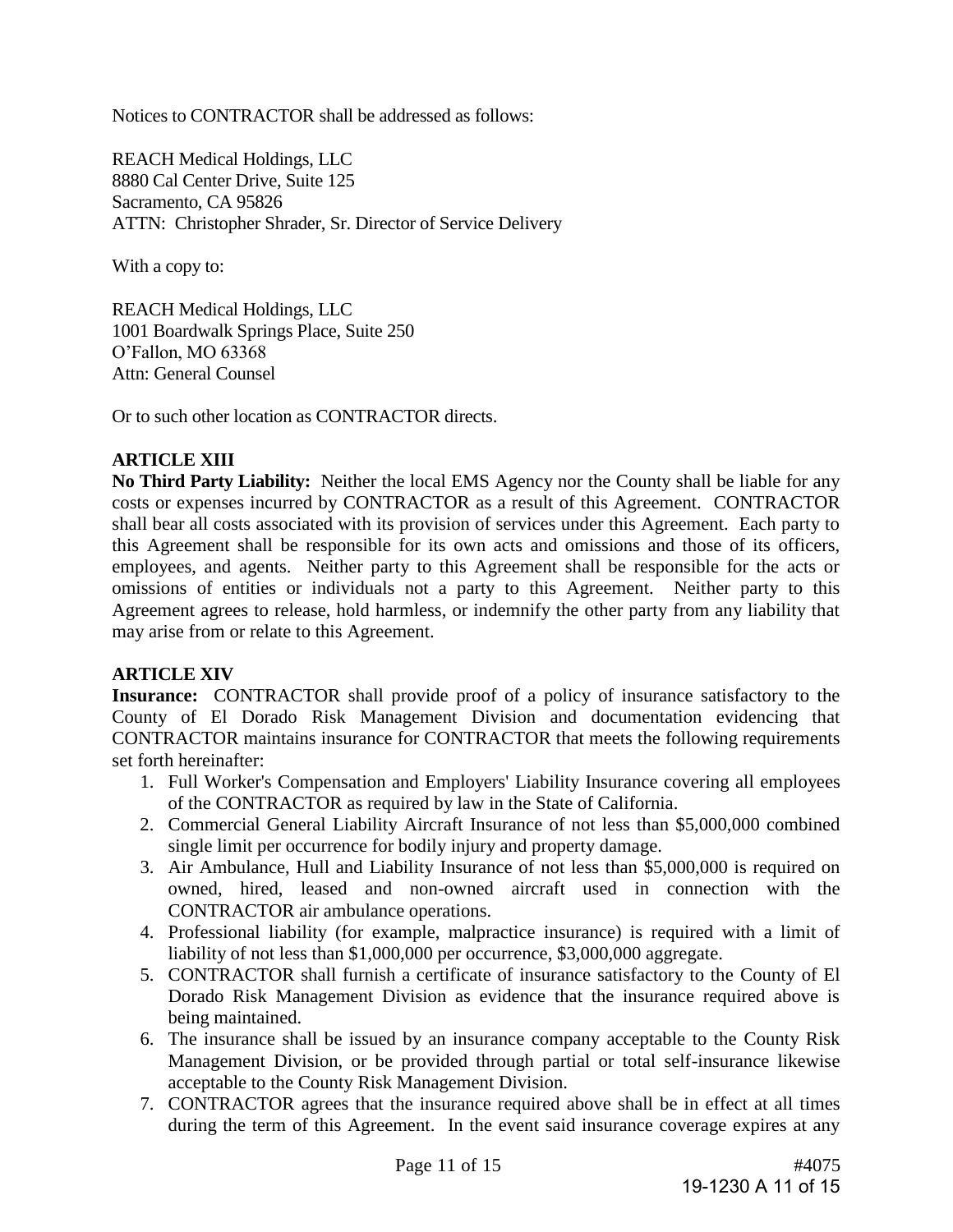time or times during the term of this Agreement, CONTRACTOR agrees to endeavor to provide thirty (30) days prior to said expiration date, a new certificate of insurance evidencing insurance coverage as provided for herein for not less than the remainder of term of the Agreement, or for a period of not less than one (1) year. New certificates of insurance are subject to the approval of the County Risk Management Division, and CONTRACTOR agrees that no work or services shall be performed prior to the giving of such approval. In the event CONTRACTOR fails to keep in effect at all times insurance coverage as herein provided, County may, in addition to any other remedies it may have, terminate this Agreement upon the occurrence of such event.

- a. The certificate of insurance must include the following provisions stating that: The County of El Dorado, its officers, officials, employees, and volunteers are included as additional insured, but only insofar as the operations under this Agreement are concerned. This provision shall apply to all liability policies except worker's compensation and professional liability insurance policies.
- 8. CONTRACTOR's insurance coverage shall be primary insurance as respects the County, its officers, officials, employees and volunteers. Any insurance or self-insurance maintained by the County, its officers, officials, employees or volunteers shall be in excess of CONTRACTOR's insurance and shall not contribute with it. This provision shall apply to all liability policies except professional liability.
- 9. Any deductibles or self-insured retentions must be declared to the County.
- 10. Any failure to comply with the reporting provisions of the policies shall not affect coverage provided to the County, its officers, officials, employees or volunteers.
- 11. The insurance companies shall have no recourse against the County of El Dorado, its officers and employees or any of them for payment of any premiums or assessments under any policy issued by any insurance company.

CONTRACTOR's obligations shall not be limited by the foregoing insurance requirements and shall survive expiration of this Agreement. CONTRACTOR's professional medical liability insurance is on a "claims made" policy basis. In the event that the required professional medical liability insurance is canceled or not renewed, or that "Prior Acts" coverage is not provided from the subsequent carrier, CONTRACTOR will purchase "Tail Coverage" from its existing carrier for a period of not more than one (1) year.

#### **ARTICLE XV**

**HIPAA Compliance**: All data, together with any knowledge otherwise acquired by CONTRACTOR during the performance of services provided pursuant to this Agreement, shall be treated by CONTRACTOR and CONTRACTOR's staff as confidential information. CONTRACTOR shall not disclose or use, directly or indirectly, at any time, any such confidential information. If CONTRACTOR receives any individually identifiable health information ("Protected Health Information" or "PHI"), CONTRACTOR shall maintain the security and confidentiality of such PHI as required by applicable laws and regulations, including the Health Insurance Portability and Accountability Act of 1996 ("HIPAA") and the regulations promulgated thereunder.

# **ARTICLE XVI**

**Concurrence with Laws:** CONTRACTOR agrees to comply with all federal and State regulations and laws, and also agrees that the State or County may take all necessary and authorized actions to enforce those regulations and laws, including denial of authorization to serve the emergency scene transports within operating area without County's permission.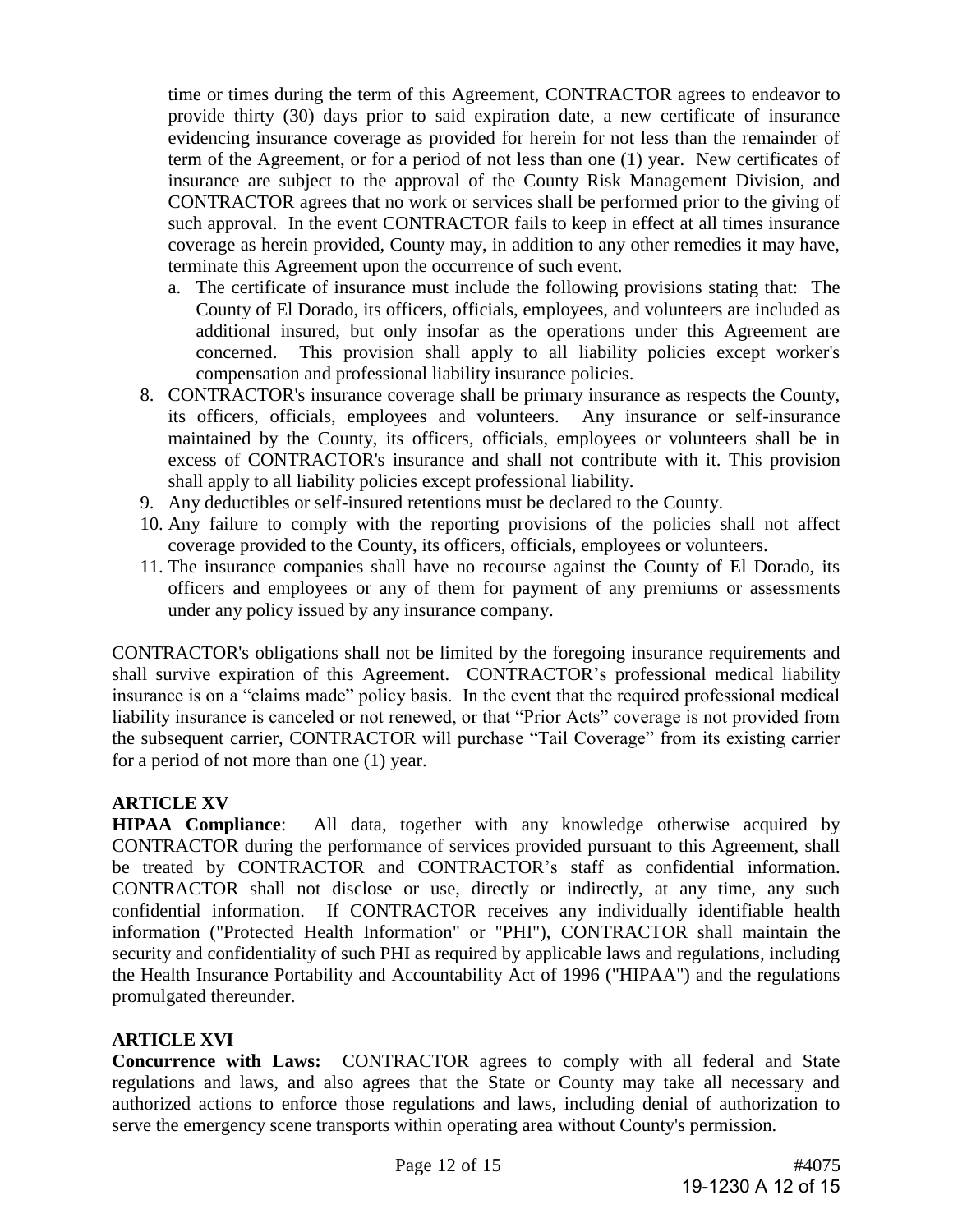# **ARTICLE XVII**

**Administrator:** The County officer or employee with responsibility for administering this Agreement is Michelle Patterson, Manager of EMS/Emergency Preparedness, or successor.

# **ARTICLE XVIII**

**Authorized Signatures:** The parties to this Agreement represent that the undersigned individuals executing this Agreement on their respective behalves are fully authorized to do so by law or other appropriate instrument and to bind upon said parties to the obligations set forth herein.

## **ARTICLE XIX**

**Partial Invalidity:** If any provision of this Agreement is held by a court of competent jurisdiction to be invalid, void or unenforceable, the remaining provisions shall continue in full force and effect without being impaired or invalidated in any way

## **ARTICLE XX**

**Final Authority:** Except as provided by law, the Board of Supervisors shall be the final authority for County

## **ARTICLE XXI**

#### **Default, Termination, and Cancellation:**

1. Default: Upon the occurrence of any default of the provisions of this Agreement, County shall give written notice of said default to CONTRACTOR (notice). If CONTRACTOR does not cure the default within thirty (30) days of the date specified on the notice (time to cure), then CONTRACTOR shall be in default. The time to cure may be extended at the discretion of County. Any extension of time to cure must be in writing, prepared by CONTRACTOR for signature by County and must specify the reason(s) for the extension and the date in which the extension of time to cure expires.

Notice given under this section shall specify the alleged default and the applicable Agreement provision and shall demand that CONTRACTOR perform the provisions of this Agreement within the applicable period of time. No such notice shall be deemed a termination of this Agreement unless County so elects in this notice, or County so elects in a subsequent written notice after the time to cure has expired.

- 2. Ceasing Performance: County may terminate this Agreement in the event CONTRACTOR ceases to operate as a business, or otherwise becomes unable to substantially perform any term or condition of this Agreement.
- 3. Termination or Cancellation without Cause: Both Parties may terminate this Agreement in whole or in part after ninety (90) calendar days written notice to the other Party. Upon receipt of a Notice of Termination, CONTRACTOR shall promptly discontinue all services affected, as of the effective date of termination set forth in such Notice of Termination, unless the notice directs otherwise.

#### **ARTICLE XXII**

**County Business License:** It is unlawful for any person to furnish supplies or services, or transact any kind of business in the unincorporated territory of County of El Dorado without possessing a County business license unless exempt under County Code Section 5.08.070.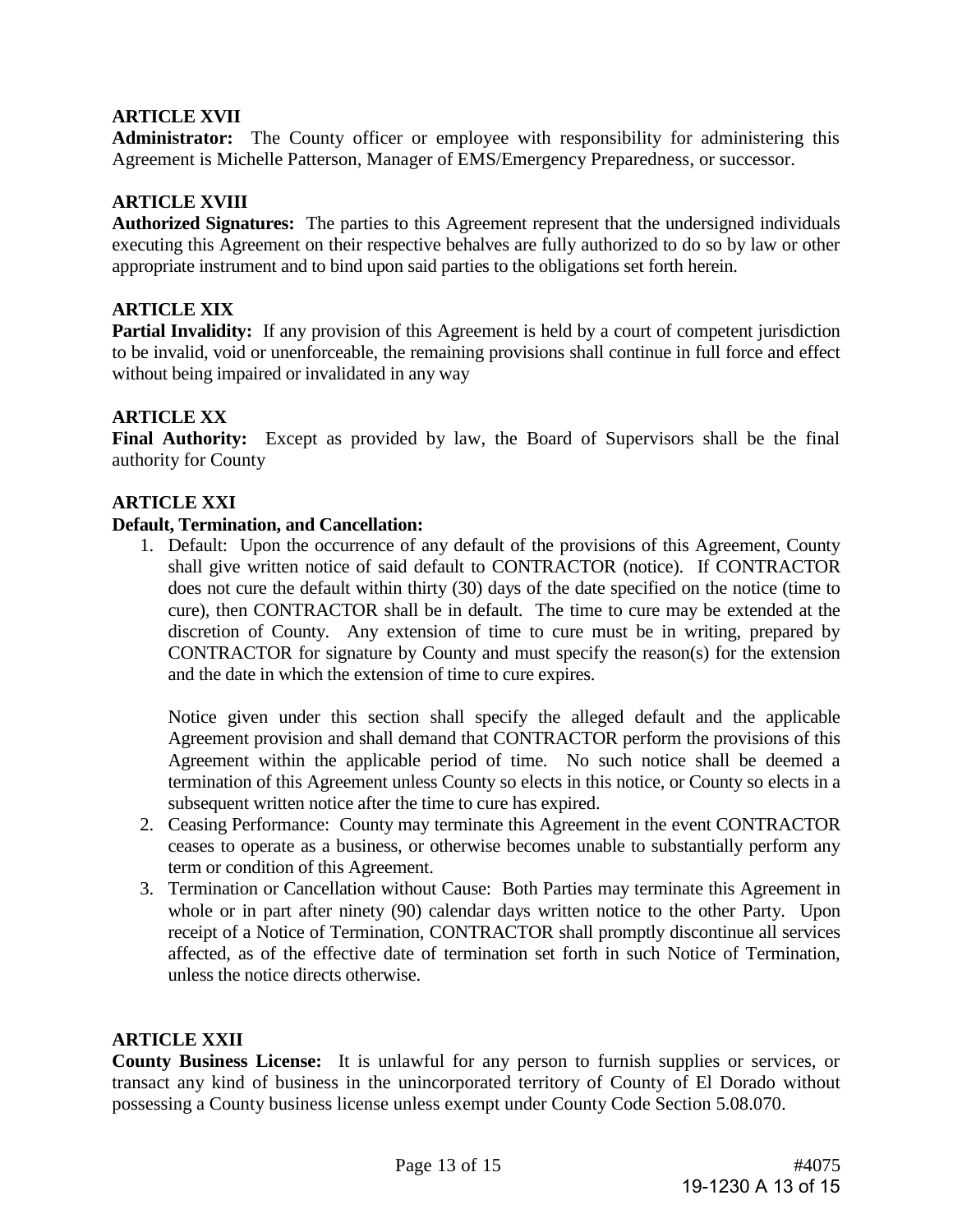#### **ARTICLE XXIII**

**No Third Party Beneficiaries:** Nothing in this Agreement is intended, nor will be deemed, to confer rights or remedies upon any person or legal entity not a party to this agreement.

## **ARTICLE XXIV**

**Entire Agreement:** This document and the documents referred to herein or exhibits hereto are the entire Agreement between the parties and they incorporate or supersede all prior written or oral Agreements or understandings.

## **REQUESTING CONTRACT ADMINISTRATOR CONCURRENCE:**

By: Dated:

Michelle Patterson Manager of EMS/Emergency Preparedness

## **REQUESTING DEPARTMENT HEAD CONCURRENCE:**

| By:    |                                                   | Dated: |  |
|--------|---------------------------------------------------|--------|--|
|        | Don Ashton<br><b>Chief Administrative Officer</b> |        |  |
|        |                                                   |        |  |
| $/\!/$ |                                                   |        |  |
| $/\!/$ |                                                   |        |  |
| $/\!/$ |                                                   |        |  |
| $/\!/$ |                                                   |        |  |
| $/\!/$ |                                                   |        |  |
| $/\!/$ |                                                   |        |  |
| $/\!/$ |                                                   |        |  |
| $/\!/$ |                                                   |        |  |
| $/\!/$ |                                                   |        |  |
|        |                                                   |        |  |